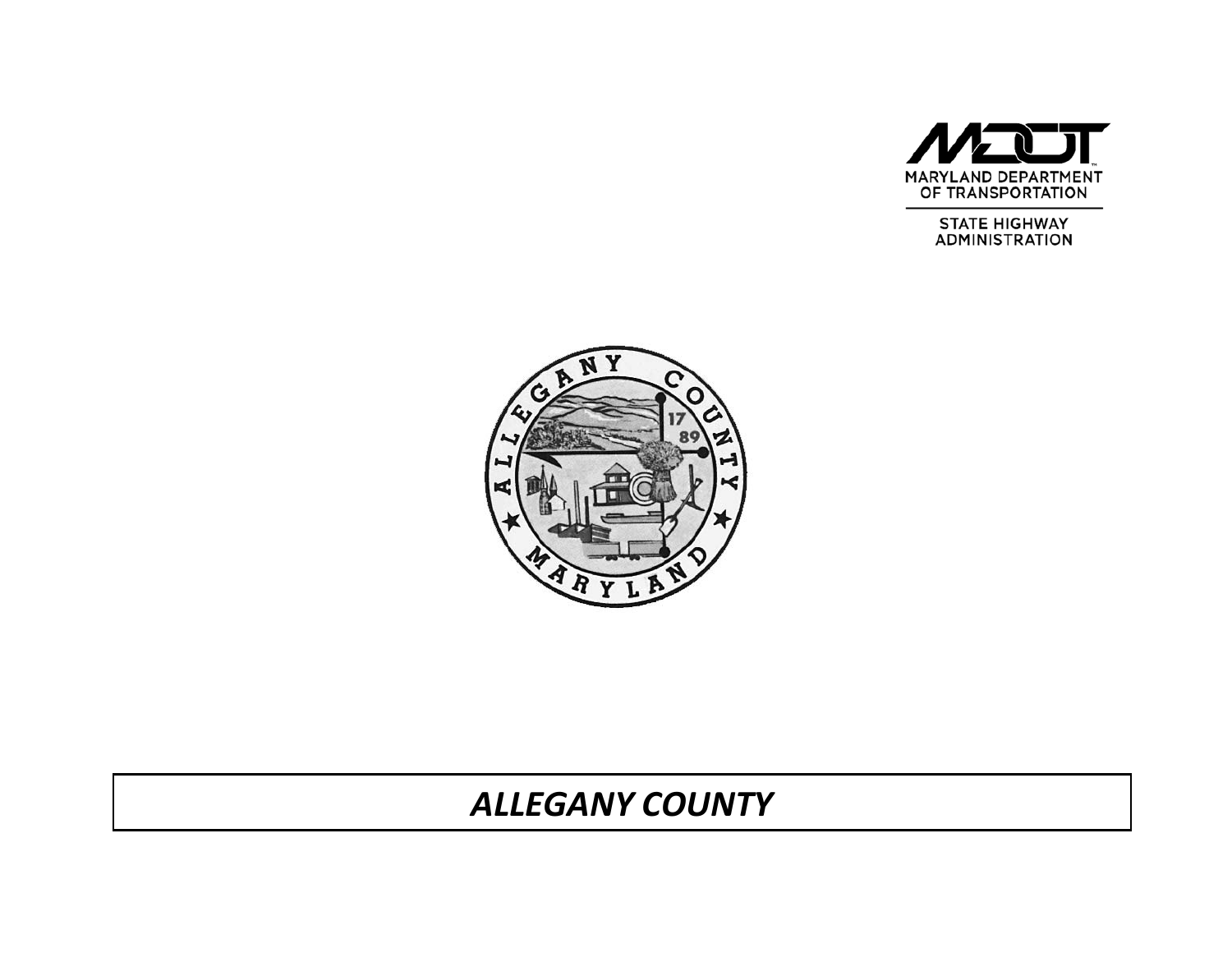

#### **STATE GOALS : Maryland Transportation Plan (MTP) Goals/Selection Criteria:**

- 
- 
- 
- **Better Transportation Choices & Connections**

**EXPLANATION: The previous structure was rated poor.**

#### **PROJECT: MD 36, Mount Savage Road**

**DESCRIPTION: Replacement of Bridge No. 0100800 over Jennings Run. Pedestrian accommodations were provided.**

PURPOSE & NEED SUMMARY STATEMENT: The previous structure, built in 1929, was nearing the end of **its useful service life and was rated poor based on deck condition.**

**X**<br> **X** Safe, Secure, and Resilient Constant Construction Construction Construction Construction Construction Construction Construction Construction Construction Construction Construction Construction Construction Constru **Economic Opportunity & Reduce Congestion Fiscal Responsibility Responsibility PFA Status Yet to Be Determined Fiscal Responsibility Maintain & Modernize** ★ **We Required Environmental Protection** Project Outside PFA —————————————— Exception Will Be Required **SMART GROWTH STATUS:** Project Not Location Specific Not Subject to PFA Law

**STATUS: Open to service.**

### **SIGNIFICANT CHANGE FROM FY 2021 - 26 CTP: None.**

|                    | <b>POTENTIAL FUNDING SOURCE:</b> |                 |                 |                | $ X $ SPECIAL |              | $\overline{\mathsf{x}}$ FEDERAL $\overline{\phantom{a}}$ | GENERAL                            | <b>OTHER</b> |              |                 | <b>Classification:</b>          |                                                                  |
|--------------------|----------------------------------|-----------------|-----------------|----------------|---------------|--------------|----------------------------------------------------------|------------------------------------|--------------|--------------|-----------------|---------------------------------|------------------------------------------------------------------|
|                    | <b>TOTAL</b>                     |                 |                 |                |               |              |                                                          |                                    |              |              |                 | <b>STATE - Minor Arterial</b>   |                                                                  |
| <b>PHASE</b>       | <b>ESTIMATED</b>                 | <b>EXPENDED</b> | <b>EXPENDED</b> | <b>CURRENT</b> | <b>BUDGET</b> |              |                                                          | <b>PROJECTED CASH REQUIREMENTS</b> |              | <b>SIX</b>   | <b>BALANCE</b>  | <b>FEDERAL - Minor Arterial</b> |                                                                  |
|                    | <b>COST</b>                      | <b>THRU</b>     | IN              | <b>YEAR</b>    | <b>YEAR</b>   |              |                                                          | FOR PLANNING PURPOSES ONLY         |              | <b>YEAR</b>  | TO              | <b>STATE SYSTEM: Secondary</b>  |                                                                  |
|                    | (\$000)                          | 2021            | 2021            | 2022           | 2023          | …2024…       | 2025                                                     | 2026                               | 2027         | <b>TOTAL</b> | <b>COMPLETE</b> |                                 | <b>Estimated Annual Average Daily Traffic (vehicles per day)</b> |
| Planning           | 0                                | 0               | 0               | 0              | 0             | 0            | 0                                                        | 0                                  | $\bf{0}$     | $\bf{0}$     | $\mathbf{0}$    | <b>CURRENT (2021)</b>           | 2,400                                                            |
| Engineering        | 2,168                            | 2,168           | 0               | 0              | 0             | 0            | 0                                                        | 0                                  | 0            | 0            | 0               |                                 |                                                                  |
| Right-of-way       | 449                              | 449             | 6               | 0              | 0             | 0            | $\mathbf 0$                                              | 0                                  | $\bf{0}$     | 0            | $\mathbf{0}$    | PROJECTED (2041)                | 2,900                                                            |
| <b>Utilities</b>   |                                  |                 | 0               | 0              | 0             | 0            | 0                                                        | 0                                  | 0            | 0            | 0               |                                 |                                                                  |
| Construction       | 7,006                            | 6,999           | 631             | 7              | $\mathbf 0$   | 0            | 0                                                        | $\mathbf{0}$                       | 0            |              | 0               |                                 |                                                                  |
| <b>Total</b>       | 9,624                            | 9,617           | 637             |                | $\mathbf 0$   | $\mathbf{0}$ | $\mathbf{0}$                                             | $\mathbf 0$                        | o            |              |                 |                                 |                                                                  |
| <b>Federal-Aid</b> | 7,398                            | 7,397           | 805             |                | 0             | 0            | 0                                                        | $\bf{0}$                           | 0            |              | $\bf{0}$        |                                 |                                                                  |
| Special            | 2,226                            | 2,220           | (168)           | 6              | 0             | 0            | $\mathbf 0$                                              | 0                                  | 0            | 6            | 0               |                                 |                                                                  |
| Other              | 0                                | 0               | $\bf{0}$        |                | $\bf{0}$      | 0            | 0                                                        | 0                                  | 0            |              | 0               |                                 |                                                                  |

**STIP REFERENCE #AL2971 12/01/2021**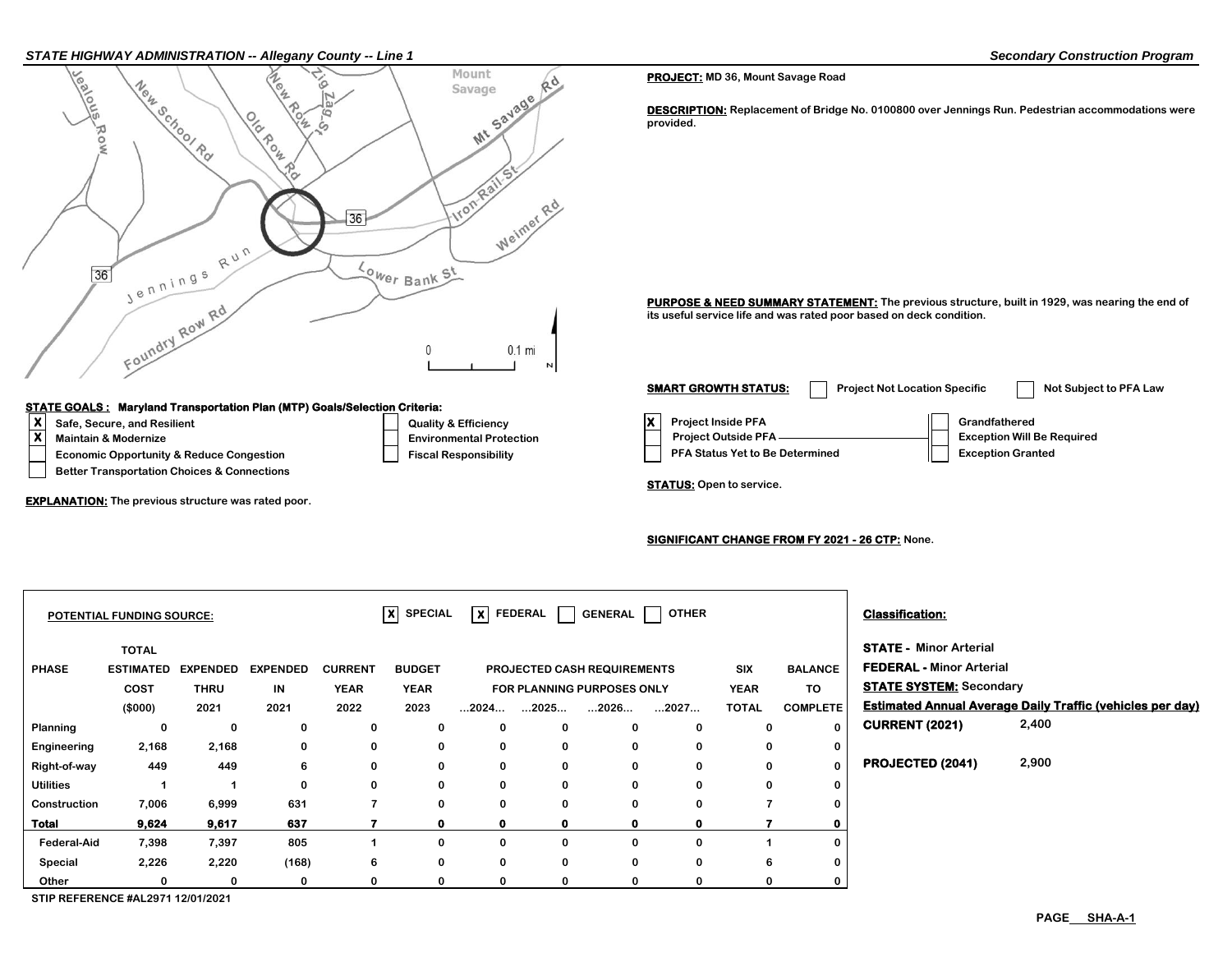### *STATE HIGHWAY ADMINISTRATION -- Allegany County -- Line 2 Secondary Construction Program*



#### **STATE GOALS : Maryland Transportation Plan (MTP) Goals/Selection Criteria:**

- 
- 
- 
- **Better Transportation Choices & Connections**

**EXPLANATION: The previous bridge deck was rated poor.**

#### **PROJECT: MD 51, Industrial Boulevard**

**DESCRIPTION: Replacement of the deck and rehabilitation of Bridge No. 0109200 over CSX and Canal Parkway.**

PURPOSE & NEED SUMMARY STATEMENT: The original bridge, built in 1965, was nearing the end of its **useful service life and was rated poor based on deck condition.**

**X**<br> **X** Safe, Secure, and Resilient Constant Construction Construction Construction Construction Construction Construction Construction Construction Construction Construction Construction Construction Construction Constru **Economic Opportunity & Reduce Congestion Fiscal Responsibility Responsibility PFA Status Yet to Be Determined Fiscal Responsibility Maintain & Modernize** ★ **We Required Environmental Protection** Project Outside PFA —————————————— Exception Will Be Required **SMART GROWTH STATUS:** Project Not Location Specific Not Subject to PFA Law

**STATUS: Open to service.**

**SIGNIFICANT CHANGE FROM FY 2021 - 26 CTP: The cost increase of \$1.2 million is due to additional CSX utility work.**

|                  | <b>POTENTIAL FUNDING SOURCE:</b> |                 |                 |                | $X$ SPECIAL   | $\vert x \vert$      | <b>FEDERAL</b> | <b>GENERAL</b>                     | <b>OTHER</b> |              |                 | <b>Classification:</b>                    |                                                                  |
|------------------|----------------------------------|-----------------|-----------------|----------------|---------------|----------------------|----------------|------------------------------------|--------------|--------------|-----------------|-------------------------------------------|------------------------------------------------------------------|
|                  | <b>TOTAL</b>                     |                 |                 |                |               |                      |                |                                    |              |              |                 | <b>STATE - Minor Arterial</b>             |                                                                  |
| <b>PHASE</b>     | <b>ESTIMATED</b>                 | <b>EXPENDED</b> | <b>EXPENDED</b> | <b>CURRENT</b> | <b>BUDGET</b> |                      |                | <b>PROJECTED CASH REQUIREMENTS</b> |              | <b>SIX</b>   | <b>BALANCE</b>  | <b>FEDERAL - Other Principal Arterial</b> |                                                                  |
|                  | COST                             | <b>THRU</b>     | IN              | <b>YEAR</b>    | <b>YEAR</b>   |                      |                | <b>FOR PLANNING PURPOSES ONLY</b>  |              | <b>YEAR</b>  | TO              | <b>STATE SYSTEM: Secondary</b>            |                                                                  |
|                  | (\$000)                          | 2021            | 2021            | 2022           | 2023          | $\dots$ 2024 $\dots$ | 2025           | 2026                               | 2027         | <b>TOTAL</b> | <b>COMPLETE</b> |                                           | <b>Estimated Annual Average Daily Traffic (vehicles per day)</b> |
| Planning         | 0                                | 0               | 0               | 0              | 0             | 0                    | 0              | 0                                  | 0            | 0            | $\Omega$        | <b>CURRENT (2021)</b>                     | 19,600                                                           |
| Engineering      | 490                              | 490             | 0               | 0              | 0             | 0                    | 0              | 0                                  | 0            | 0            | $\mathbf{0}$    |                                           |                                                                  |
| Right-of-way     | 0                                | $\mathbf 0$     | 0               | $\mathbf 0$    | 0             | 0                    | 0              | 0                                  | 0            | 0            | $\Omega$        | PROJECTED (2041)                          | 23,575                                                           |
| <b>Utilities</b> | 913                              | 3               | 0               | 303            | 455           | 152                  | 0              | 0                                  | 0            | 910          | 0               |                                           |                                                                  |
| Construction     | 12,576                           | 11,447          | 4,082           | 1,129          | 0             | 0                    | 0              | $\Omega$                           | 0            | 1,129        | 0               |                                           |                                                                  |
| <b>Total</b>     | 13,979                           | 11,940          | 4,082           | 1,432          | 455           | 152                  | $\mathbf 0$    | 0                                  | 0            | 2,039        | $\mathbf 0$     |                                           |                                                                  |
| Federal-Aid      | 7,074                            | 5,534           | 3,948           | 1,060          | 360           | 120                  | 0              | 0                                  | 0            | 1,540        | 0               |                                           |                                                                  |
| Special          | 6,621                            | 6,406           | 135             | 88             | 95            | 32                   | 0              | 0                                  | 0            | 215          | 0               |                                           |                                                                  |
| Other            | 0                                | 0               |                 | 0              | 0             | 0                    |                |                                    |              | 0            | 0               |                                           |                                                                  |

**STIP REFERENCE #AL4791 12/01/2021**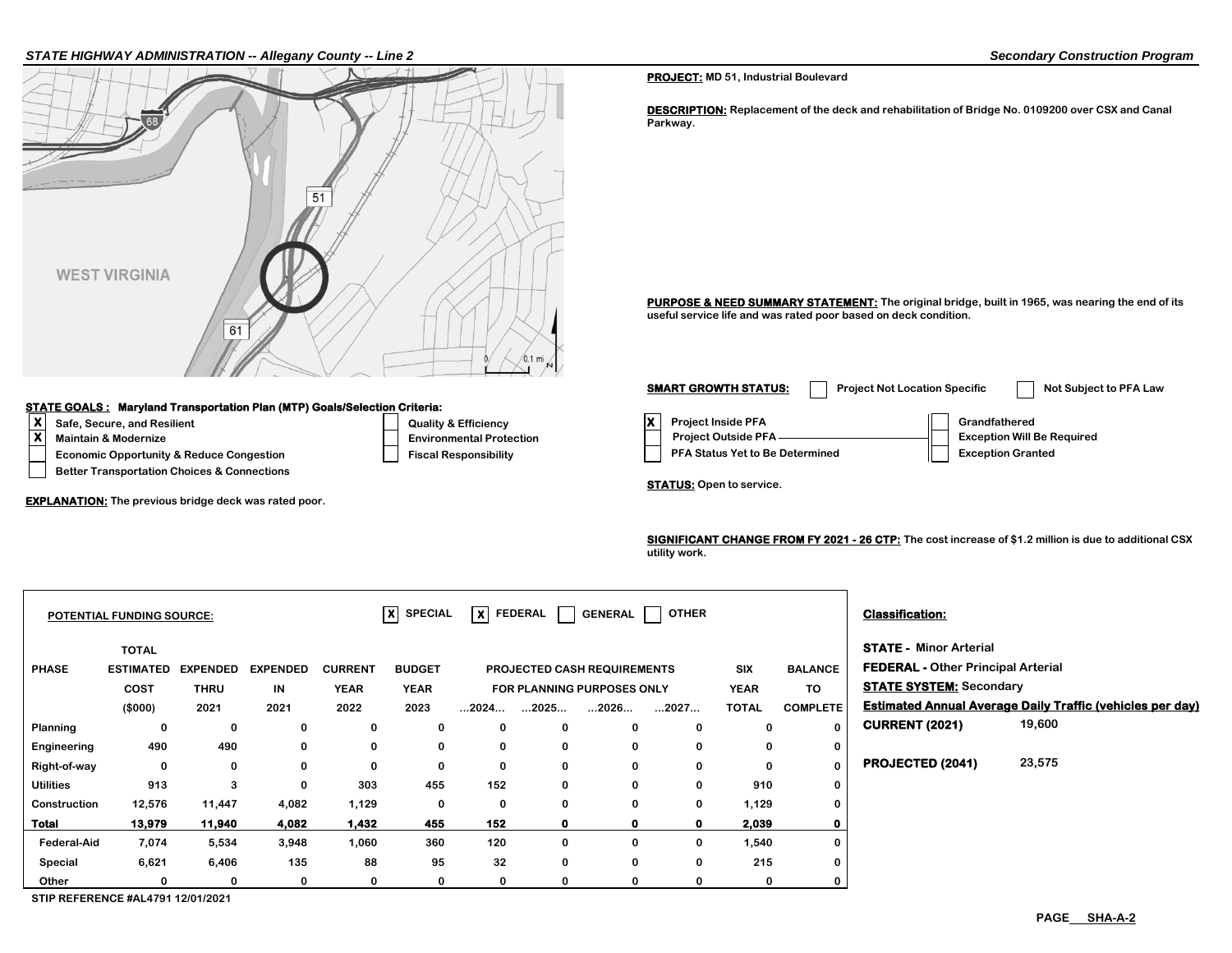#### *STATE HIGHWAY ADMINISTRATION -- Allegany County -- Line 3 Secondary Construction Program*



#### **STATE GOALS : Maryland Transportation Plan (MTP) Goals/Selection Criteria:**

- 
- 
- 
- **Better Transportation Choices & Connections**

**EXPLANATION: The existing structure is rated poor.**

#### **PROJECT: MD 51, Old Town Road**

**DESCRIPTION: Replacement of Bridge No. 0104700 over Town Creek.**

**PURPOSE & NEED SUMMARY STATEMENT: The existing structure, built in 1932, is rated poor.**

**X**<br> **X** Safe, Secure, and Resilient Construction Construction Construction Construction Construction Construction Construction Construction Project Outside PFA Crandfathered<br>
Project Outside PFA Construction Construction Economic Opportunity & Reduce Congestion **Fiscal Responsibility X X** PFA Status Yet to Be Determined **Exception Granted Maintain & Modernize** ★ **We Required Environmental Protection** Project Outside PFA —————————————— Exception Will Be Required **SMART GROWTH STATUS:** Project Not Location Specific Not Subject to PFA Law

**STATUS: Engineering underway.** 

### **SIGNIFICANT CHANGE FROM FY 2021 - 26 CTP: None.**

|                    | <b>POTENTIAL FUNDING SOURCE:</b> |                 |                 |                | $ \mathbf{x} $ SPECIAL |                      | $\overline{\mathsf{x}}$ FEDERAL | <b>GENERAL</b>                     | <b>OTHER</b> |              |                 | <b>Classification:</b>           |                                                                  |
|--------------------|----------------------------------|-----------------|-----------------|----------------|------------------------|----------------------|---------------------------------|------------------------------------|--------------|--------------|-----------------|----------------------------------|------------------------------------------------------------------|
|                    | <b>TOTAL</b>                     |                 |                 |                |                        |                      |                                 |                                    |              |              |                 | <b>STATE - Minor Collector</b>   |                                                                  |
| <b>PHASE</b>       | <b>ESTIMATED</b>                 | <b>EXPENDED</b> | <b>EXPENDED</b> | <b>CURRENT</b> | <b>BUDGET</b>          |                      |                                 | <b>PROJECTED CASH REQUIREMENTS</b> |              | <b>SIX</b>   | <b>BALANCE</b>  | <b>FEDERAL - Major Collector</b> |                                                                  |
|                    | COST                             | <b>THRU</b>     | IN              | <b>YEAR</b>    | <b>YEAR</b>            |                      |                                 | FOR PLANNING PURPOSES ONLY         |              | <b>YEAR</b>  | TO              | <b>STATE SYSTEM: Secondary</b>   |                                                                  |
|                    | (\$000)                          | 2021            | 2021            | 2022           | 2023                   | $\dots$ 2024 $\dots$ | 2025                            | 2026                               | 2027         | <b>TOTAL</b> | <b>COMPLETE</b> |                                  | <b>Estimated Annual Average Daily Traffic (vehicles per day)</b> |
| Planning           | 0                                | 0               | 0               | 0              | 0                      | 0                    | 0                               | $\bf{0}$                           | $\Omega$     | 0            | $\Omega$        | <b>CURRENT (2021)</b>            | 20,400                                                           |
| Engineering        | 2,352                            | 546             | 184             | 821            | 985                    | 0                    | 0                               | 0                                  | 0            | 1,806        | 0               |                                  |                                                                  |
| Right-of-way       | 0                                | 0               | 0               | 0              | 0                      | 0                    | 0                               | 0                                  | 0            | 0            | $\mathbf 0$     | PROJECTED (2041)                 | 23,600                                                           |
| <b>Utilities</b>   | 0                                | 0               | 0               | 0              | 0                      | 0                    | 0                               | 0                                  |              | 0            | 0               |                                  |                                                                  |
| Construction       | 9,999                            | $\mathbf 0$     | $\bf{0}$        | 0              | 1,209                  | 5,614                | 3,176                           | 0                                  | 0            | 9,999        | 0               |                                  |                                                                  |
| <b>Total</b>       | 12,351                           | 546             | 184             | 821            | 2,194                  | 5,614                | 3,176                           | $\mathbf 0$                        | 0            | 11,805       |                 |                                  |                                                                  |
| <b>Federal-Aid</b> | 11,560                           | 261             | 156             | 817            | 2,131                  | 5,334                | 3,017                           | $\mathbf 0$                        | $\bf{0}$     | 11,299       | 0               |                                  |                                                                  |
| Special            | 791                              | 285             | 28              | 4              | 63                     | 280                  | 159                             | $\bf{0}$                           | $\Omega$     | 506          |                 |                                  |                                                                  |
| Other              |                                  | 0               | 0               | 0              | 0                      | 0                    | 0                               | 0                                  |              | 0            |                 |                                  |                                                                  |

**STIP REFERENCE #AL2321 12/01/2021**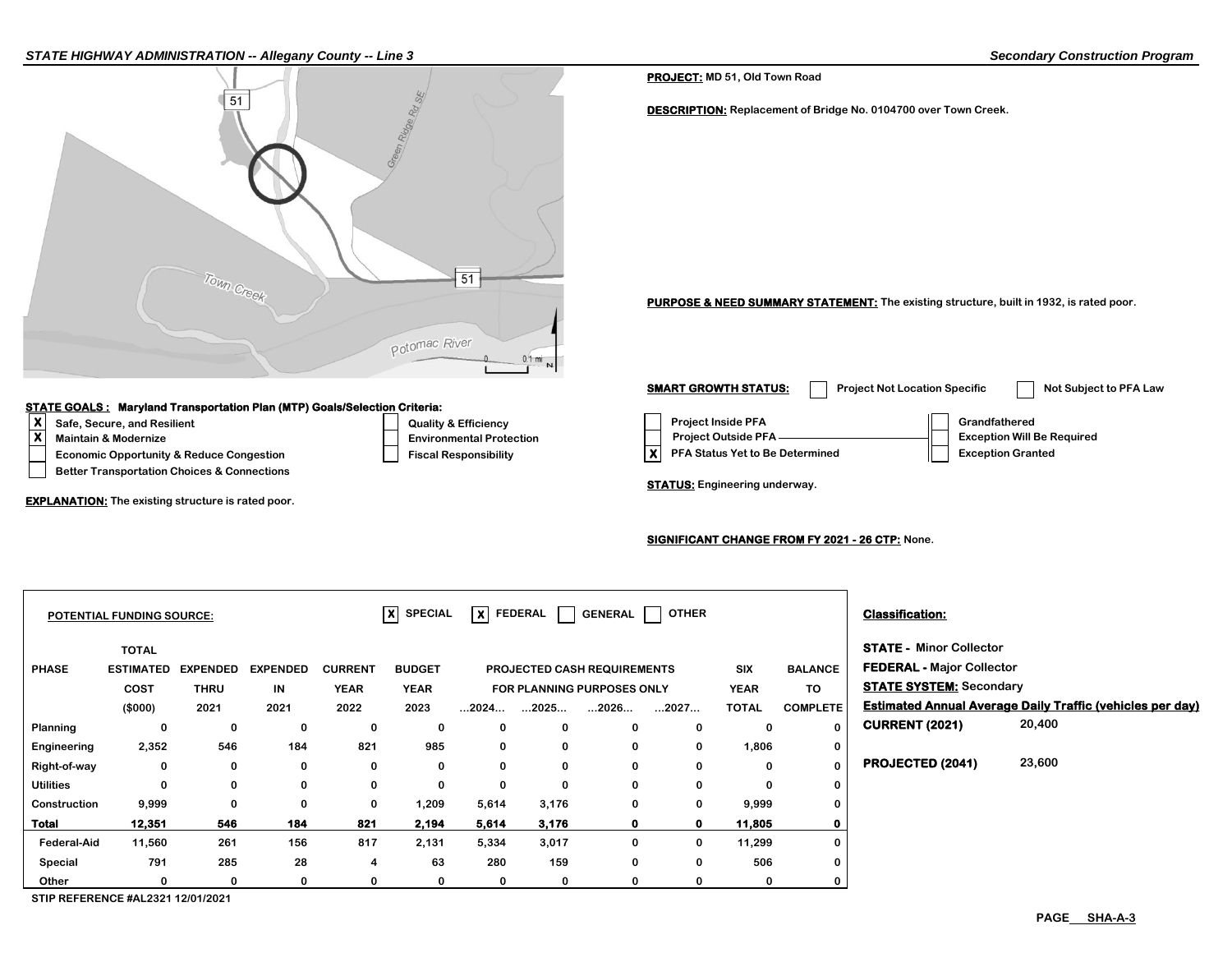#### *STATE HIGHWAY ADMINISTRATION -- Allegany County -- Line 4 Primary Development & Evaluation Program*



**PROJECT: US 220, McMullen Highway**

**DESCRIPTION: Study to upgrade and/or relocate US 220 (4.8 miles) and/or MD 53 (3.1 miles) from I-68/US 40 to Cresaptown. This study represents a portion of an approved 2014 Maryland-West Virginia joint study of two Appalachian Development Highway System corridors, I-68 and US 48.**

**PURPOSE & NEED SUMMARY STATEMENT: US 220 and MD 53 corridor improvements will enhance accessibility and promote economic development.**

| <b>SMART GROWTH STATUS:</b>                                                                       | <b>Project Not Location Specific</b> |                                           | Not Subject to PFA Law            |
|---------------------------------------------------------------------------------------------------|--------------------------------------|-------------------------------------------|-----------------------------------|
| <b>Project Inside PFA</b><br><b>Project Outside PFA</b><br><b>PFA Status Yet to Be Determined</b> |                                      | Grandfathered<br><b>Exception Granted</b> | <b>Exception Will Be Required</b> |

**STATUS: Project on hold.**

**SIGNIFICANT CHANGE FROM FY 2021 - 26 CTP: None.**

|                    | <b>POTENTIAL FUNDING SOURCE:</b> |                 |                 |                | $\overline{X}$ SPECIAL | lxl                  | <b>FEDERAL</b> | <b>GENERAL</b>                     | <b>OTHER</b> |              |                 | <b>Classification:</b>                    |                                                                  |
|--------------------|----------------------------------|-----------------|-----------------|----------------|------------------------|----------------------|----------------|------------------------------------|--------------|--------------|-----------------|-------------------------------------------|------------------------------------------------------------------|
|                    | <b>TOTAL</b>                     |                 |                 |                |                        |                      |                |                                    |              |              |                 | <b>STATE - Intermediate Arterial</b>      |                                                                  |
| <b>PHASE</b>       | <b>ESTIMATED</b>                 | <b>EXPENDED</b> | <b>EXPENDED</b> | <b>CURRENT</b> | <b>BUDGET</b>          |                      |                | <b>PROJECTED CASH REQUIREMENTS</b> |              | <b>SIX</b>   | <b>BALANCE</b>  | <b>FEDERAL - Other Principal Arterial</b> |                                                                  |
|                    | <b>COST</b>                      | <b>THRU</b>     | IN              | <b>YEAR</b>    | <b>YEAR</b>            |                      |                | FOR PLANNING PURPOSES ONLY         |              | <b>YEAR</b>  | TO              | <b>STATE SYSTEM: Primary</b>              |                                                                  |
|                    | (\$000)                          | 2021            | 2021            | 2022           | 2023                   | $\dots$ 2024 $\dots$ | 2025           | 2026                               | 2027         | <b>TOTAL</b> | <b>COMPLETE</b> |                                           | <b>Estimated Annual Average Daily Traffic (vehicles per day)</b> |
| <b>Planning</b>    | 4,110                            | 4,110           | 0               | 0              | 0                      | 0                    | 0              | 0                                  | $\Omega$     | 0            | 0               | <b>CURRENT (2021)</b>                     | (US 220) 13,500 - 15,400;                                        |
| Engineering        | 0                                | 0               | $\bf{0}$        | 0              | 0                      | $\mathbf 0$          | $\bf{0}$       | 0                                  | $\Omega$     | 0            | 0               |                                           | (MD 53) 7,800 - 15,000                                           |
| Right-of-way       | 0                                | 0               | $\bf{0}$        | 0              | $\mathbf{0}$           | $\bf{0}$             | $\mathbf{0}$   | 0                                  | $\Omega$     | 0            | $\Omega$        | PROJECTED (2041)                          | (US 220) 15,870 - 18,025;                                        |
| <b>Utilities</b>   | 0                                | $\Omega$        | $\bf{0}$        | 0              | 0                      | $\mathbf 0$          | $\mathbf{0}$   | $\Omega$                           | $\Omega$     | 0            | 0               |                                           | $(MD 53)$ 9,095 - 18,860                                         |
| Construction       | 0                                | 0               | 0               | 0              | 0                      | 0                    | $\mathbf{0}$   | 0                                  |              | 0            | 0               |                                           |                                                                  |
| <b>Total</b>       | 4,110                            | 4,110           |                 | 0              | $\mathbf{0}$           | 0                    |                | o                                  | O            |              | 0               |                                           |                                                                  |
| <b>Federal-Aid</b> | 2,136                            | 2,136           | $\bf{0}$        | 0              | 0                      | $\bf{0}$             | $\Omega$       | 0                                  | $\Omega$     | 0            | 0               |                                           |                                                                  |
| Special            | 1,974                            | 1,974           | $\Omega$        | 0              | 0                      | $\bf{0}$             | $\Omega$       | 0                                  | $\Omega$     | 0            | 0               |                                           |                                                                  |
| Other              | 0                                | 0               | $\Omega$        | 0              | 0                      | 0                    | $\mathbf{0}$   | 0                                  | $\Omega$     | 0            | 0               |                                           |                                                                  |